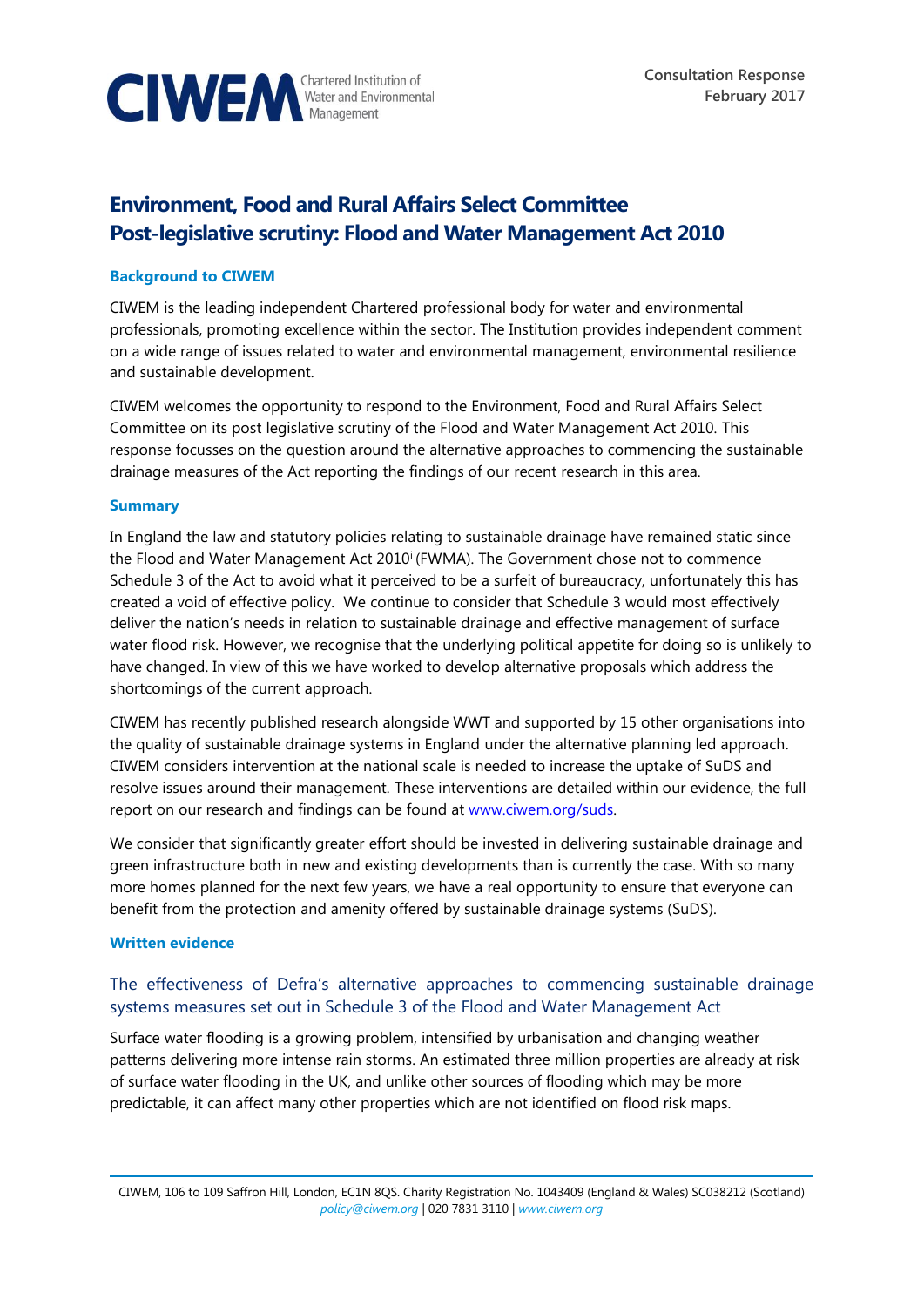Following the devastating flooding in July 2007, the Pitt Review recommended introducing a consenting scheme for sustainable drainage systems in new development and the removal of the automatic right to connect to public sewer systems. This was devised as a way to address the issue of drains and sewers being overwhelmed by excess surface water. Ofwat estimates that about half of average annual flooding incidents are a result of the capacity of the drainage system being exceeded.

Schedule 3 of the FWMA 2010 proposed the establishment of a SuDS approving body (SAB) within each lead local flood authority (LLFA). The SAB would have the primary responsibility for approving SuDS related drainage systems prior to construction. However the Government announced in December 2014 that the SuDS provisions in the Act would not be introduced. A revised approach was announced based on 'strengthening' the planning system (through the National Planning Policy Framework), to create an 'expectation' that major planning applications (i.e. those of ten dwellings or more) would include SuDS.

However the changes fail to address the fundamental barriers to the uptake of SuDS highlighted by the Pitt Review:

- Developers retain their automatic right to connect new homes to the public sewerage system, with no regard given to their capacity.
- It leaves the biggest challenge for LLFAs in the responsibility for the ongoing maintenance of SuDS systems. If SuDS are not maintained, particularly by private management companies, they will fail to operate, pose a flood risk and their multiple benefits will be lost. Without the creation of SABs there is no agreement on who will pay for and perform maintenance on proposed SuDS. This is currently decided on a case-by-case basis, with the SuDS removed from the plans if no agreement can be reached.
- Had SABs been created they would have had to consult with a number of bodies, including the Environment Agency, any relevant internal drainage board and sewerage company when considering an application.
- Without statutory SuDS standards there is no hierarchy of acceptable discharge solutions (with infiltration to the ground the most preferred option). A traditional underground oversized pipe and tank solution would actually meet the non-statutory national standards for SuDS at present which do not tackle water quality or improve amenity.

As a result of the policy change there is no ongoing monitoring at a national level of the uptake of SuDS, nor of the effectiveness of final designs in managing run-off from new developments. Analysis for the Adaptation Sub Committee<sup>ii</sup> of 111 planning applications in areas of flood risk, found only 45 per cent of the plans reviewed made a reference to the term 'sustainable drainage'.

# **CIWEM considers intervention at the national scale is needed to increase the uptake of SuDS and resolve issues around their management.**

CIWEM recently conducted research supported by a number of professional bodies and organisations<sup>ii</sup>. Our evidence indicates that the vast majority involved in delivering SuDS consider current policy is ineffective with many new homes built without the full benefit of SuDS:

At the majority of sites, the costs and particularly the benefits of implementing SuDS are not being  $1$ assessed.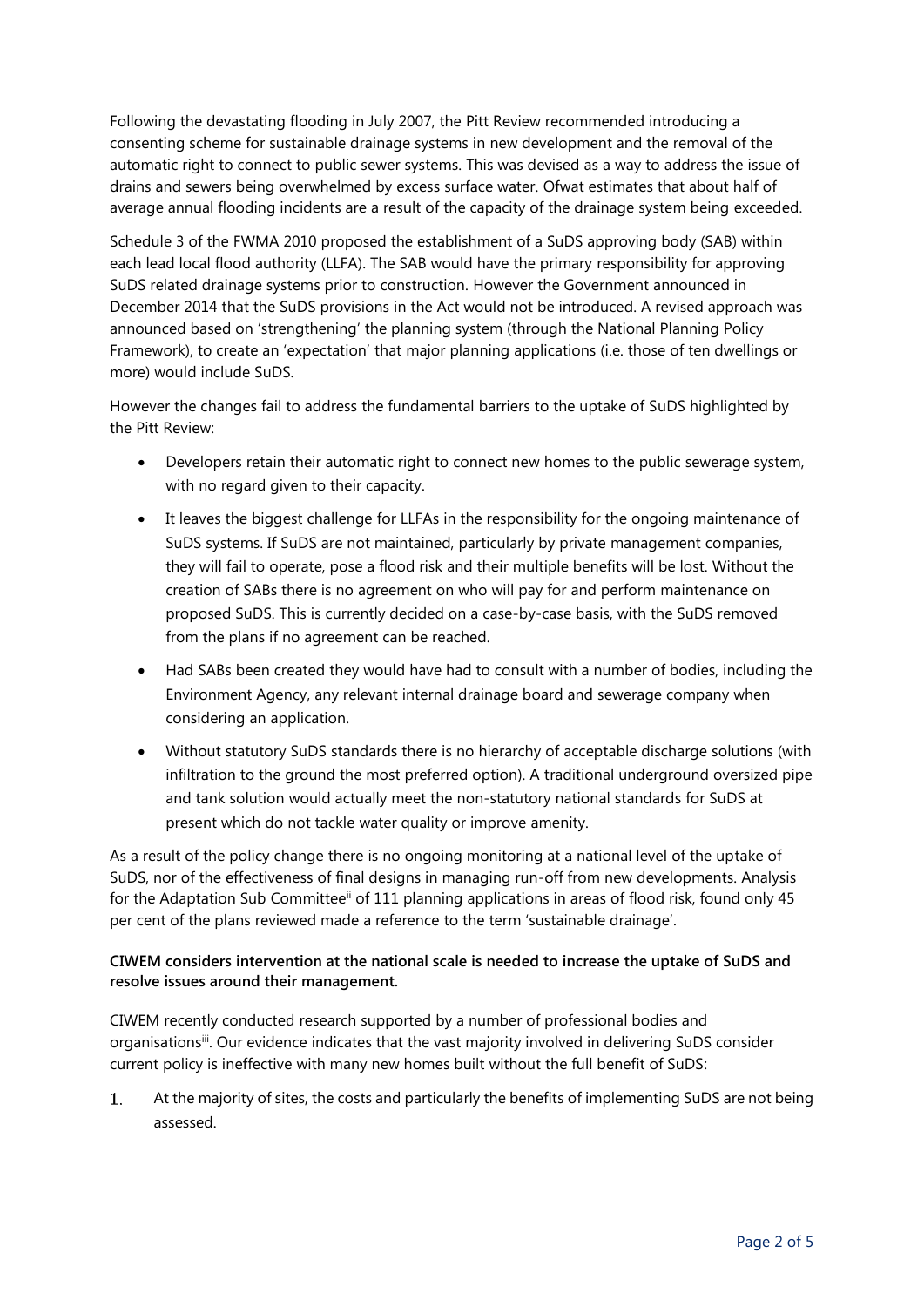- $2.$ Physical site constraints are frequently cited as reasons to 'opt-out' of delivering SuDS in new housing and commercial developments, when the range of options available means this is commonly unjustified.
- $\overline{3}$ . In many areas planning authorities do not have the capacity to judge the merits of applications properly, leading to more opt-outs than necessary on the grounds of price and practicality as many go unchallenged.
- $4.$ Where SuDS have been delivered, they often miss opportunities to provide multiple benefits as they follow the very narrow official standards that presently exist.
- 5. The adoption and future maintenance of SuDS are the greatest barrier that needs resolving.

In its post legislative scrutiny Defra notes<sup>iv</sup>: "Stakeholders raised a number of concerns around proposals *for implementing Schedule 3, including that housing supply could be negatively impacted."*

In our experience developers and house builders are not opposed to implementing SuDS they just require a strong policy to do so. Our research found 70 per cent of respondents that are involved in SuDS implementation do not think current planning policies sufficiently encourage SuDS.

We found that the inclusion of SuDS was not identified as a particular cause of delay to development. Where delays occur, they are actually often the result of uncertainty over the on-going maintenance of the systems, rather than construction of the SuDS themselves. We therefore consider that providing certainty on 'adoption' of SuDS would help to speed up the planning process.

Whilst policy requires the use of SuDS in major development and to be given a priority in flood risk areas, developers may 'opt out' of the requirement on the basis of practicability and affordability. The current planning policy allows for too great an opportunity to 'opt out'. We find that arguments for not delivering SuDS on the basis of site constraints (the most frequently cited reason) and costs may be overstated as the range of options available means it is nearly always possible to incorporate some measures. Our findings suggest that with good planning there may be no additional requirement for land or that the additional land needed for SuDS can be small and affordable.

In terms of costs, new research for the Welsh Government has shown that SuDS cost less than conventional drainage at all scales for both capital costs and maintenance costs. It finds that on average, the use of SuDS could save Wales over £9,000 per new home in capital costs alone. Where amenity is improved this can also add to increased property prices.

Current planning policy misses the opportunity to integrate SuDS into minor developments (between 1 and 9 dwellings) which make up over 90 per cent of planning applications.<sup>v</sup> Defra's own impact assessment for the original implementation of the FWMA found that if planning policy targeted minor development it would have much stronger benefits around reducing surface water flooding, as a good proportion of this will be infill development which would otherwise connect to heavily-constrained urban drainage systems.

The current policy also does not address the impact of urban creep from developments which do not require planning permission (permitted development), nor does it deal with retrofitting SuDS into existing developments.

Local authorities are able to produce their own supplementary guidance but experience tends to vary across the country with some authorities producing and strictly implementing their own adopted guidance and others achieving the bare minimum. This can make it considerably more difficult for developers and consultants that work across different parts of the country; a more consistent national approach could alleviate this.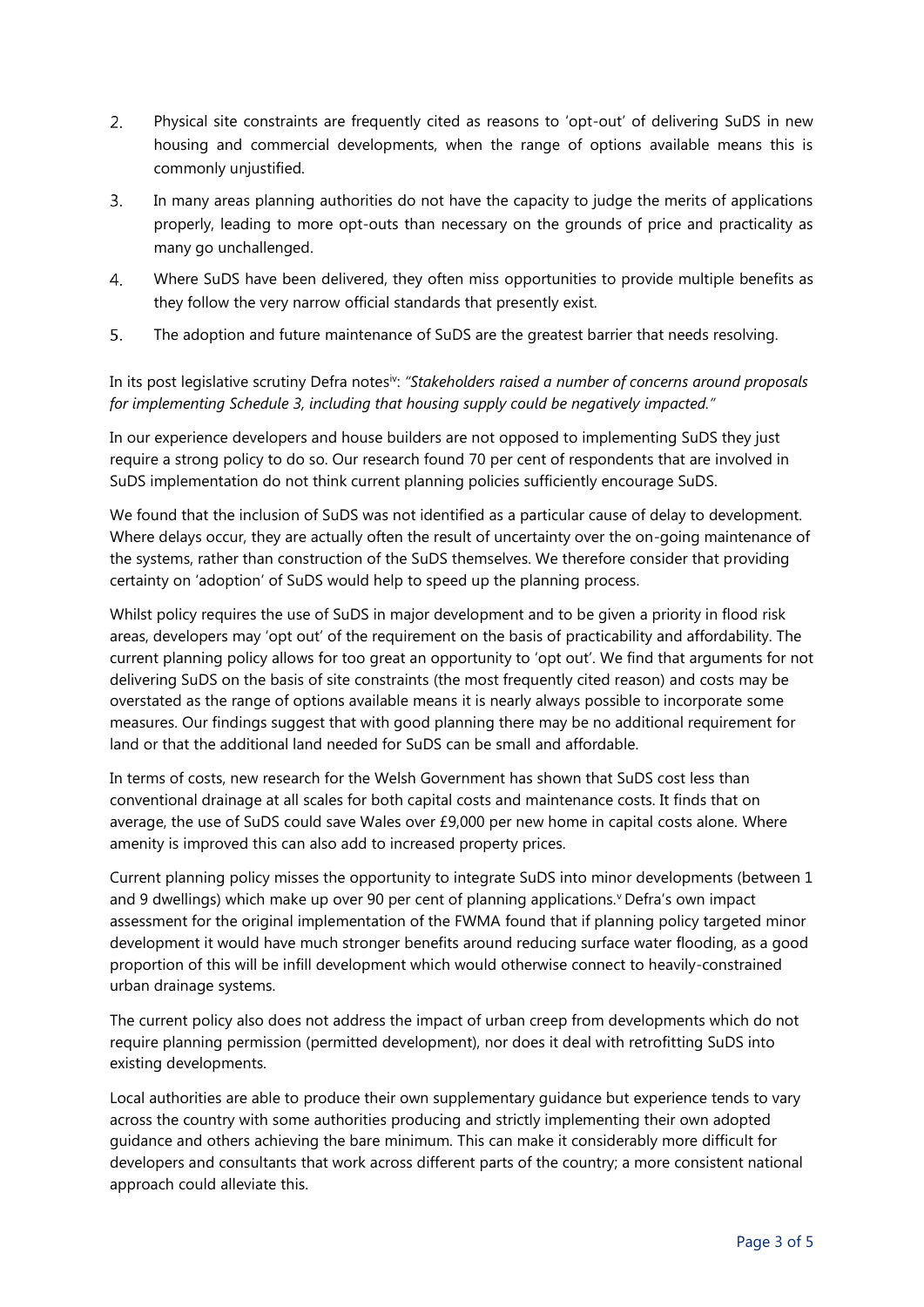Defra notes it has published non-statutory technical standards<sup>vi</sup> for the design, maintenance and *operation of sustainable drainage systems to drain surface water*. The standards are intended to ensure that SuDS match green field run-off rates for new build developments but do not mention any requirement to implement the wider benefits of SuDS. They are likely to encourage more hard, 'grey' solutions; the standards can actually be implemented with conventional drainage as they only focus on volume control, rather than quality, amenity or biodiversity. They are dominated by attention to the quantity of water attenuated because it is calculable, whereas water quality, amenity and biodiversity are ignored perhaps because they are less easy to quantify. In this way, the standards neglect the key aspects of SuDS, multi-functional and cost-sharing benefits and their important role in successful place-making.

Only eight per cent of respondents to our survey believed that the current non-statutory SuDS standards are driving installation of high quality and effective SuDS in England. And, as the standards are non-statutory they have no legal basis and cannot be enforced.

CIWEM considers new standards should be developed aimed at optimising opportunities to achieve amenity, biodiversity and water quality benefits as well as flood risk reduction. The Welsh nonstatutory SuDS standards which are in line with the CIRIA SuDS Manual would be a good model to consider, although we would prefer them to be on a statutory basis. In the context of the Government's stated ambitions to leave the natural environment in England in a better state than we found it, achieving such multiple benefits are vital.

CIWEM identified the greatest single barrier to improve widespread update of SuDS is securing a mechanism of adoption. We accept that the Government is unwilling to unleash the bureaucracy proposed in the *Flood and Water Management Act*, such as SuDS Approval Boards. But we propose that if there were stricter policy and better SuDS standards in place, then ultimately uncertainty and inconsistency would be reduced and the SuDS that organisations were asked to adopt would be better designed and built and the mechanisms to ensure maintenance could be made more robust and effective.

The new standards should be produced to reflect the needs of the adopting authority so that they can establish an approval process and adopt with confidence. They should also be easily understood and followed by developers and their consultants.

The latest work by Water UK, to develop guidance as to what SuDS assets water companies may be able to adopt under existing regulations is welcome. The government should support this work and act to resolve barriers to local authorities being able to adopt the remainder and consider issues around adopting orphan SuDS.

There are policy options available that would integrate quality SuDS into new homes and developments without delay to house-building. We propose that:

- 1. Discharge of surface water to the sewer system should be conditional on the inclusion first of high-quality SuDS in new developments.
- 2. A clear decision must be taken with regard to the adoption and allocation of maintenance responsibilities for SuDS. This should have a clear and established mechanism for raising funds to ensure the continued effective maintenance and eventual replacement of all SuDS they adopt.
- 3. New standards are developed aimed at optimising opportunity to achieve amenity, biodiversity and water quality benefits as well as flood risk reduction. These should reflect the needs of the adopting authority so that they can set out an approval process and adopt with confidence.